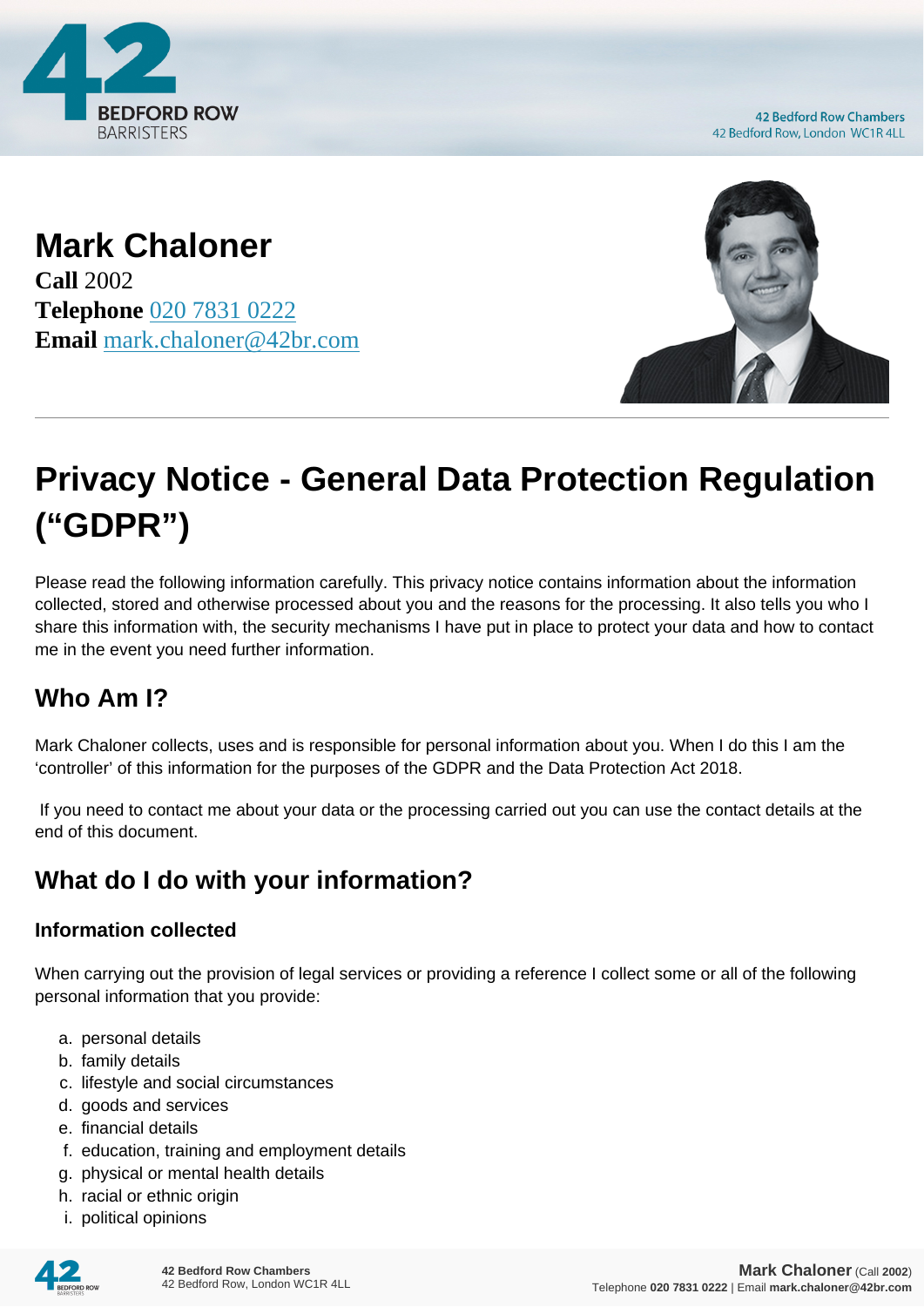

- j. religious, philosophical or other beliefs
- k. trade union membership
- l. sex life or sexual orientation
- m. genetic data
- n. biometric data for the purpose of uniquely identifying a natural person
- o. criminal proceedings, outcomes and sentences, and related security measures
- p. other personal data relevant to instructions to provide legal services, including data specific to the instructions in question.

#### **Information collected from other sources.**

The same categories of information may also be obtained from third parties, such as other legal professionals or experts, members of the public, your family and friends, witnesses, courts and other tribunals, investigators, government departments, regulators, public records and registers,

#### **How I use your personal information: Purposes**

I may use your personal information for the following purposes:

- i. to provide legal services to my clients, including the provision of legal advice and representation in courts, tribunals, arbitrations, and mediations
- ii. to keep accounting records and carry out office administration
- iii. to take or defend legal or regulatory proceedings or to exercise a lien
- iv. to respond to potential complaints or make complaints
- v. to check for potential conflicts of interest in relation to future potential cases
- vi. to promote and market my services
- vii. to carry out anti-money laundering and terrorist financing checks
- viii. to train other barristers and when providing work-shadowing opportunities
- ix. to respond to requests for references
- x. when procuring goods and services
- xi. to publish legal judgments and decisions of courts and tribunals
- xii. as required or permitted by law.

## **Whether information has to be provided by you, and why**

If I have been instructed by you or on your behalf on a case or if you have asked for a reference, your personal information has to be provided, to enable me to provide you with advice or representation or the reference, and to enable me to comply with my professional obligations, and to keep accounting records.

## **The legal basis for processing your personal information**

I rely on the following as the lawful bases on which I collect and use your personal information:

- If you have consented to the processing of your personal information, then I may process your information for the Purposes set out above to the extent to which you have consented to me doing so.
- If you are a client, processing is necessary for the performance of a contract for legal services or in order to take steps at your request prior to entering into a contract.

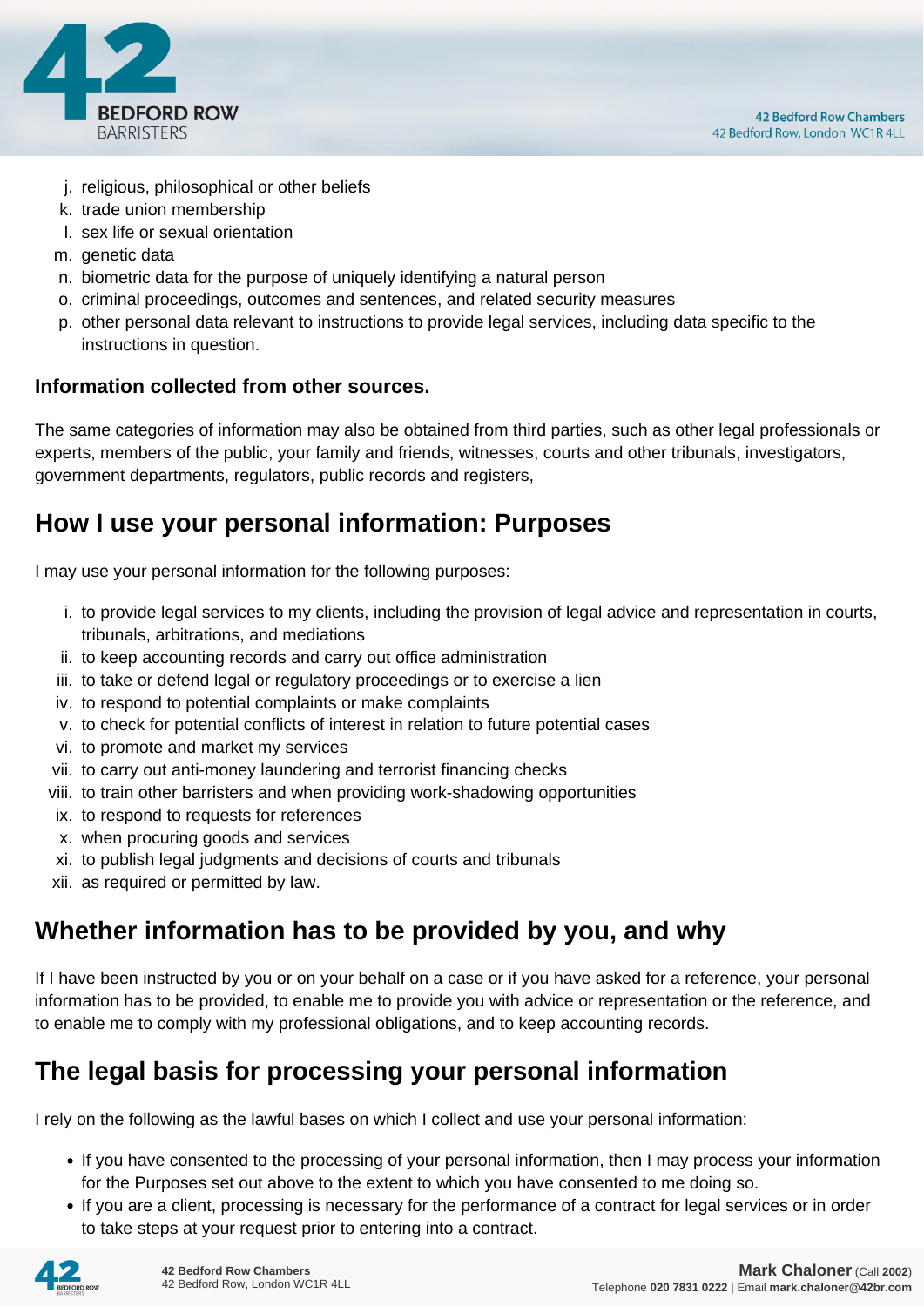

- In relation to information which is in categories (g) to (o) above (these being categories which are considered to include particularly sensitive information and which include information about criminal convictions or proceedings) I rely on your consent for any processing for the purposes set out in purposes (ii), (iv), (vi), (viii) and (ix) above. I need your consent to carry out processing of this data for these purposes. However, if you do not consent to processing for purposes (iv) and (ix) (responding to potential complaints and providing a reference) I will be unable to take your case or to provide a reference. This is because I need to be able to retain all the material about your case until there is no prospect of a complaint and to provide an informed and complete reference.
- In relation to information in categories (g) to (o) above (these being categories which are considered to be particularly sensitive information and include information about criminal convictions or proceedings), I am entitled by law to process the information where the processing is necessary for legal proceedings, legal advice, or otherwise for establishing, exercising or defending legal rights.
- In relation to information which is not in categories (g) to (o) above, I rely on my legitimate interest and/or the legitimate interests of a third party in carrying out the processing for the Purposes set out above.
- In certain circumstances processing may be necessary in order that I can comply with a legal obligation to which I am subject (including carrying out anti-money laundering or terrorist financing checks).
- The processing is necessary to publish judgments or other decisions of courts or tribunals.

# **Who will I share your personal information with?**

 If you are a client, some of the information you provide will be protected by legal professional privilege unless and until the information becomes public in the course of any proceedings or otherwise. As a barrister I have an obligation to keep your information confidential, except where it otherwise becomes public or is disclosed as part of the case or proceedings.

It may be necessary to share your information with the following:

- data processors, such as my Chambers staff, IT support staff, email providers, data storage providers
- other legal professionals
- experts and other witnesses
- prosecution authorities
- courts and tribunals
- the staff in my chambers
- trainee barristers
- lay clients
- family and associates of the person whose personal information I am processing
- in the event of complaints, the Head of Chambers, other members of Chambers who deal with complaints, the Bar Standards Board, and the Legal Ombudsman
- other regulatory authorities
- current, past or prospective employers
- education and examining bodies
- business associates, professional advisers and trade bodies, e.g. the Bar Council
- the intended recipient, where you have asked me to provide a reference.
- the general public in relation to the publication of legal judgments and decisions of courts and tribunals .

I may be required to provide your information to regulators, such as the Bar Standards Board, the Financial Conduct Authority or the Information Commissioner's Office. In the case of the Information Commissioner's

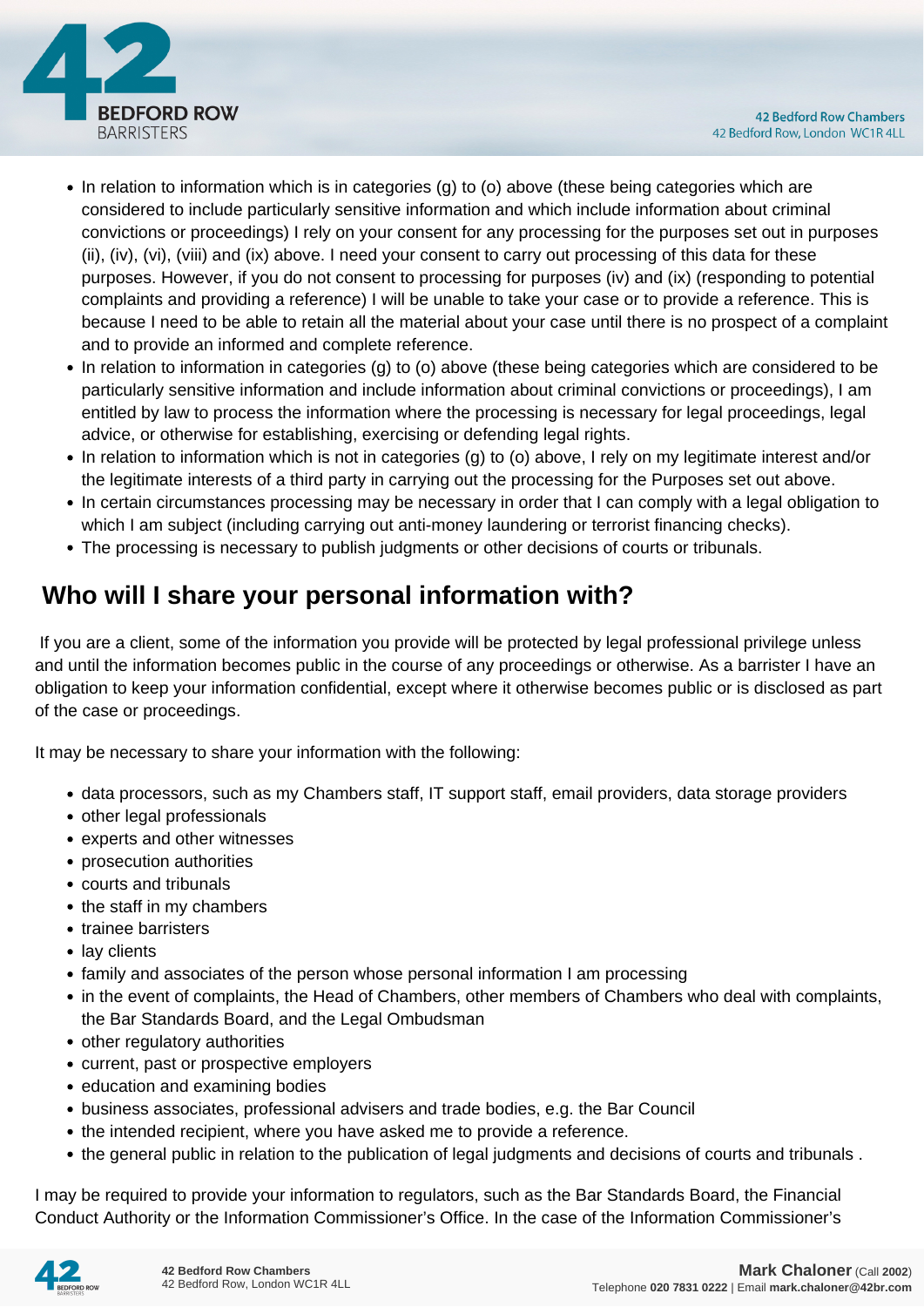

Office, there is a risk that your information may lawfully be disclosed by them for the purpose of any other civil or criminal proceedings, without my consent or yours, which includes privileged information.

I may also be required to disclose your information to the police or intelligence services, where required or permitted by law.

## **Sources of information**

The personal information I obtain may include information which has been obtained from:

- other legal professionals
- experts and other witnesses
- prosecution authorities
- courts and tribunals
- trainee barristers
- lay clients
- family and associates of the person whose personal information I am processing
- in the event of complaints, the Head of Chambers, other members of Chambers who deal with complaints, the Bar Standards Board, and the Legal Ombudsman
- other regulatory authorities
- current, past or prospective employers
- education and examining bodies
- business associates, professional advisers and trade bodies, e.g. the Bar Council
- the intended recipient, where you have asked me to provide a reference.
- the general public in relation to the publication of legal judgments and decisions of courts and tribunals .
- data processors, such as my Chambers staff, IT support staff, email providers, data storage providers and typists
- public sources, such as the press, public registers and law reports.

# **Transfer of your information outside the European Economic Area (EEA)**

This privacy notice is of general application and as such it is not possible to state whether it will be necessary to transfer your information out of the EEA in any particular case or for a reference. However, if you reside outside the EEA or your case or the role for which you require a reference involves persons or organisations or courts and tribunals outside the EEA then it may be necessary to transfer some of your data to that country outside of the EEA for that purpose. If you are in a country outside the EEA or if the instructions you provide come from outside the EEA then it is inevitable that information will be transferred to those countries. If this applies to you and you wish additional precautions to be taken in respect of your information please indicate this when providing initial instructions.

Some countries and organisations outside the EEA have been assessed by the European Commission and their data protection laws and procedures found to show adequate protection. The list can be found here. Most do not. If your information has to be transferred outside the EEA, then it may not have the same protections and you may not have the same rights as you would within the EEA.

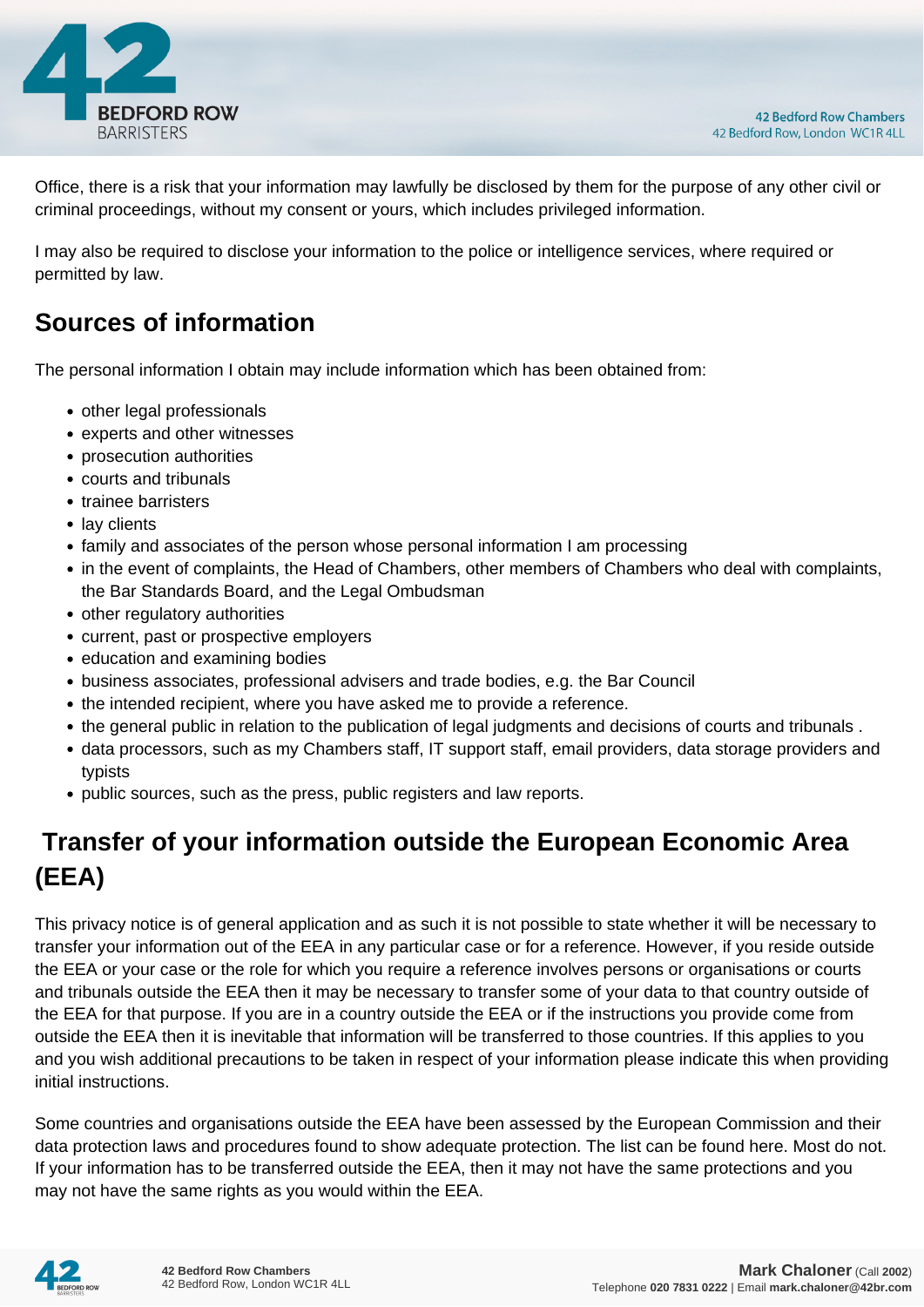

I may transfer your personal information to the following which are located outside the European Economic Area (EEA):

cloud data storage services based in the USA who have agreed to comply with the EU-

U.S. Privacy Shield, in order to enable me to store your data and/or backup copies of your data so that I may access your data when I need to. The USA does not have the same data protection laws as the EU but the EU-U.S. Privacy Shield has been recognised by the European Commission as providing adequate protection. To obtain further details of that protection see [https://ec.europa.eu/info/law/law-topic/data- protection/data-transfers](https://ec.europa.eu/info/law/law-topic/data- protection/data-transfers-outside-eu/eu-us-privacy-shield_en)[outside-eu/eu-us-privacy-shield\\_en.](https://ec.europa.eu/info/law/law-topic/data- protection/data-transfers-outside-eu/eu-us-privacy-shield_en)

cloud data storage services based in Switzerland, in order to enable me to store your data and/or backup copies of your data so that I may access your data when I need to. Switzerland does not have the same data protection laws as the EU but has been recognised by the European Commission as providing adequate protection; see https://ec.europa.eu/info/law/law-topic/data-protection/data-transfers-outsideeu/adequacy-protection-personal-data-non-eu-countries\_en.

If I decide to publish a judgment or other decision of a Court or Tribunal containing your information then this will be published to the world.

I will not otherwise transfer personal information outside the EEA except as necessary for providing legal services or for any legal proceedings.

If you would like any further information please use the contact details at the end of this document.

## **How long will I store your personal data?**

I will normally store all your information:

- For 16 years from the last work done on a case. This is because it may be needed for potential legal proceedings. At this point any further retention will be reviewed and the data will be marked for deletion or marked for retention for a further period. The latter retention period is likely to occur only where the information is needed for legal proceedings, regulatory matters or active complaints. Deletion will be carried out (without further notice to you) as soon as reasonably practicable after the data is marked for deletion.
- Names and contact details held for marketing purposes will be stored indefinitely or until I or my clerks become aware or are informed that the individual has ceased to be a potential client.

# **Consent**

As explained above, I am relying on your explicit consent to process your information in categories (g) to (o) above. You provided this consent when you agreed that I would provide legal services/you asked me to provide a reference.

You have the right to withdraw this consent at any time, but this will not affect the lawfulness of any processing activity I have carried out prior to you withdrawing your consent. However, where I also rely on other bases for processing your information, you may not be able to prevent processing of your data. For example, if you have asked me to work for you and I have spent time on your case, you may owe me money which I will be entitled to

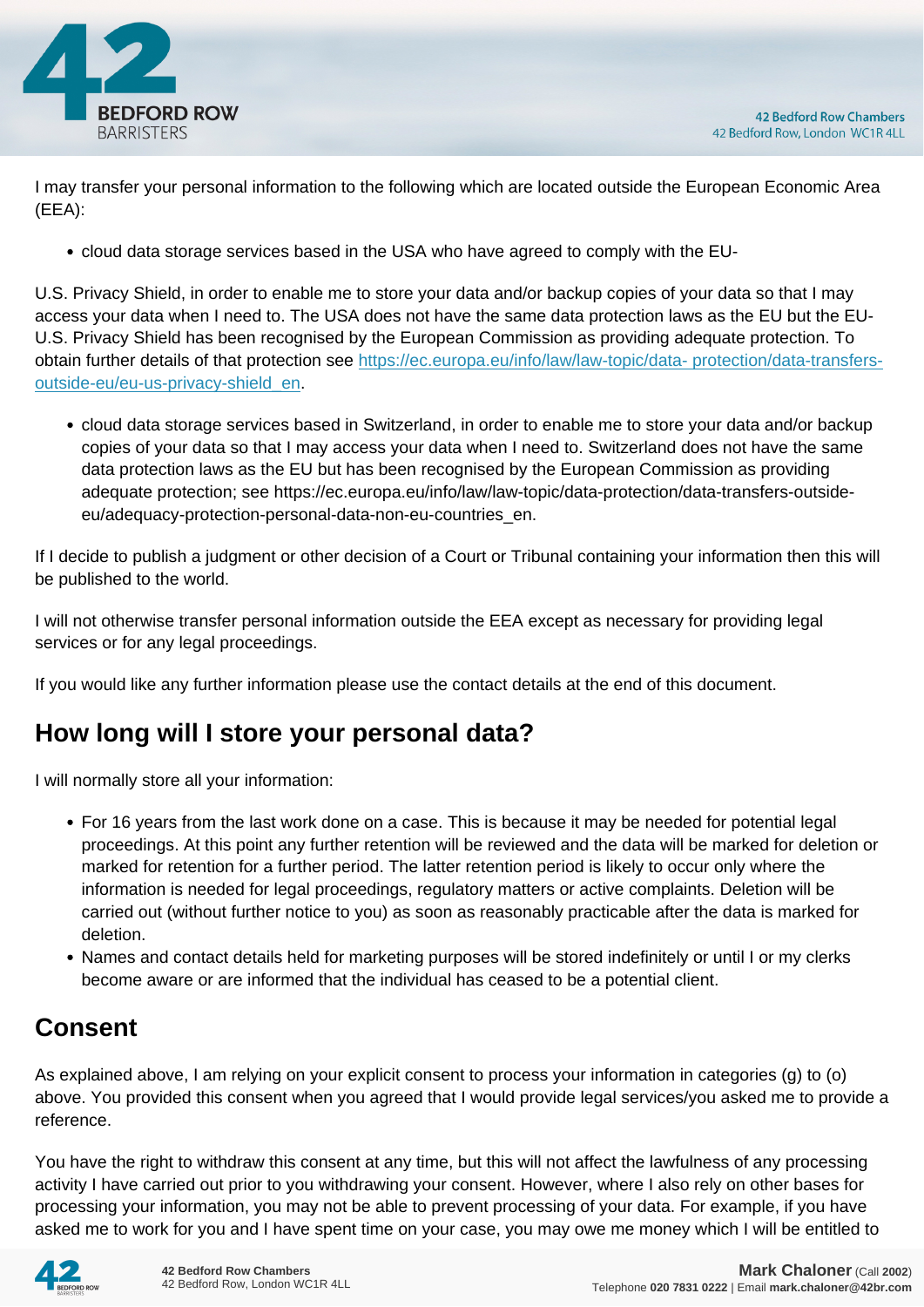

claim.

If there is an issue with the processing of your information, please contact my clerks using the contact details below.

# **Your Rights**

Under the GDPR, you have a number of rights that you can exercise in certain circumstances. These are free of charge. In summary, you may have the right to:

- Ask for access to your personal information and other supplementary information;
- Ask for correction of mistakes in your data or to complete missing information I hold on you;
- Ask for your personal information to be erased, in certain circumstances;
- Receive a copy of the personal information you have provided to me or have this information sent to a third party. This will be provided to you or the third party in a structured, commonly used and machine readable format, e.g. a Word file;
- Object at any time to processing of your personal information for direct marketing;
- Object in certain other situations to the continued processing of your personal information;
- Restrict my processing of your personal information in certain circumstances;
- Request not to be the subject to automated decision-making which produces legal effects that concern you or affects you in a significant way.

If you want more information about your rights under the GDPR please see the Guidance from the Information Commissioners Office on Individual's rights under the GDPR.

If you want to exercise any of these rights, please:

- Use the contact details at the end of this document;
- I may need to ask you to provide other information so that you can be identified;
- Please provide a contact address so that you can be contacted to request further information to verify your identity;
- Provide proof of your identity and address;
- State the right or rights that you wish to exercise.

I will respond to you within one month from when I receive your request.

## **Marketing Emails**

Please note if you wish to unsubscribe from any marketing emails that you have previously received and/or signed up for, you can do so by emailing: clerks@42br.com

Please note it may take up to 30 days for this to become effective.

## **How to make a complaint?**

The GDPR also gives you the right to lodge a complaint with the Information Commissioners' Office if you are in the UK, or with the supervisory authority of the Member State where you work, normally live or where the alleged